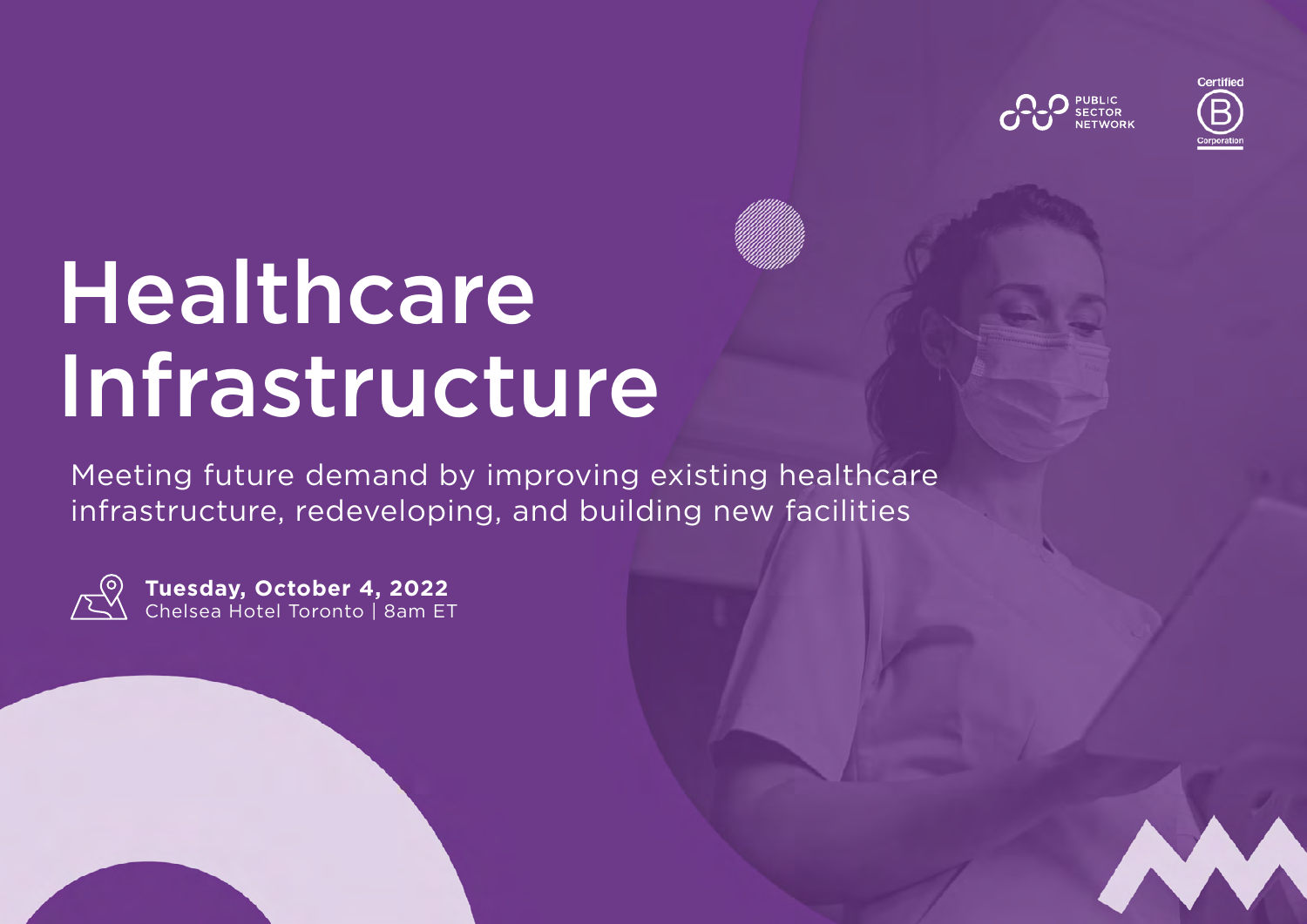### **Agenda at a glance**

To build a stronger foundation for health infrastructure in Canada, public sector health officials must prioritize sustainability, resilience, and robust operations. Operating, redesigning, and upgrading, healthcare infrastructure is an ongoing journey that requires continuous improvement. To continuously improve the quality of care delivered, healthcare infrastructure and systems need to become more integrated to address care needs across the healthcare service continuum. Opportunities must be identified to leverage technology to adapt to the evolving digital landscape with a goal to enhance the deliverability, accessibility, and effiency of healthcare services.

Join us at our Healthcare Infrastructure Conference on Tuesday, October 4, 2022, and hear from key leaders in Canadian health infrastructure. Learn about the future of health infrastructure through a smart health and digital health lens. Together we will embrace innovation, revolution, and digitalization, of the healthcare system which will advance health for all Canadians.

### $\epsilon$

**I really appreciated the experts from such a broad spectrum of Public Sector Health Services across the country. The presentations had depth as well as breadth.**

Sault Area Hospital

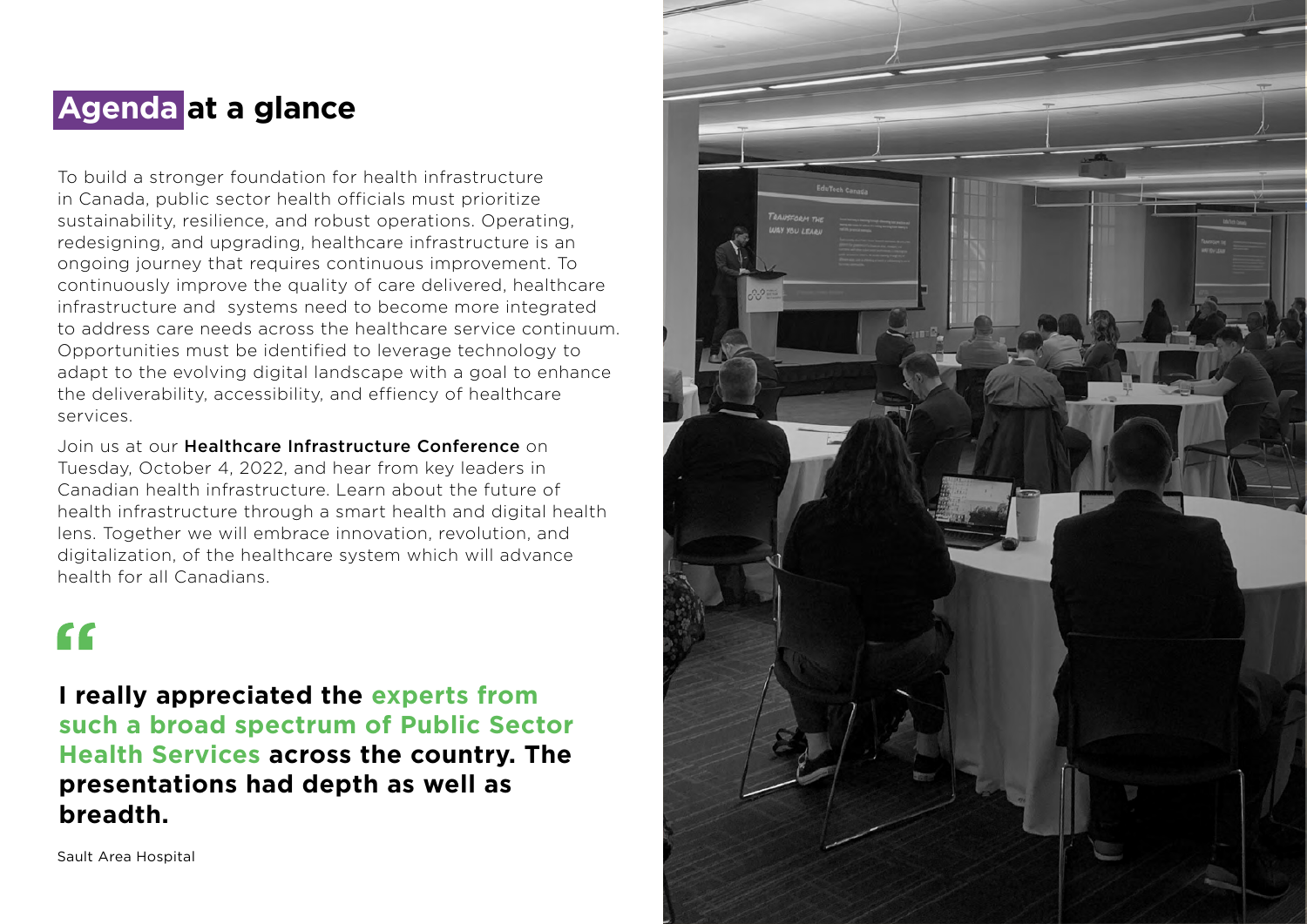### **Who You'll Meet**

Hospitals and healthcare facilities, provincial/regional health authorities

#### *Chief/Head/Director of:*

Clinical

- Infrastructure
- Capital Works
- Information Technology
- Procurement
- Nursing
- **Workforce**

Corporate Services **Operations** Policy Advisors Analysts Digital Solutions Digital Officers

### **Benefits of Attending**

 $x \rightarrow x$ 

solutions and best practice with 20+ public sector health leaders

Join this exclusive in-person event to discuss strategies,



Network and benchmark with your peers to learn how to digitally transform your healthcare organization to create a connected digital healthcare infrastructure

Engage in live and interactive Q&A panel sessions to unlock how to drive value from healthcare data and improve patientcentricity

Learn how to leverage emerging technologies to accelerate digital transformation in healthcare

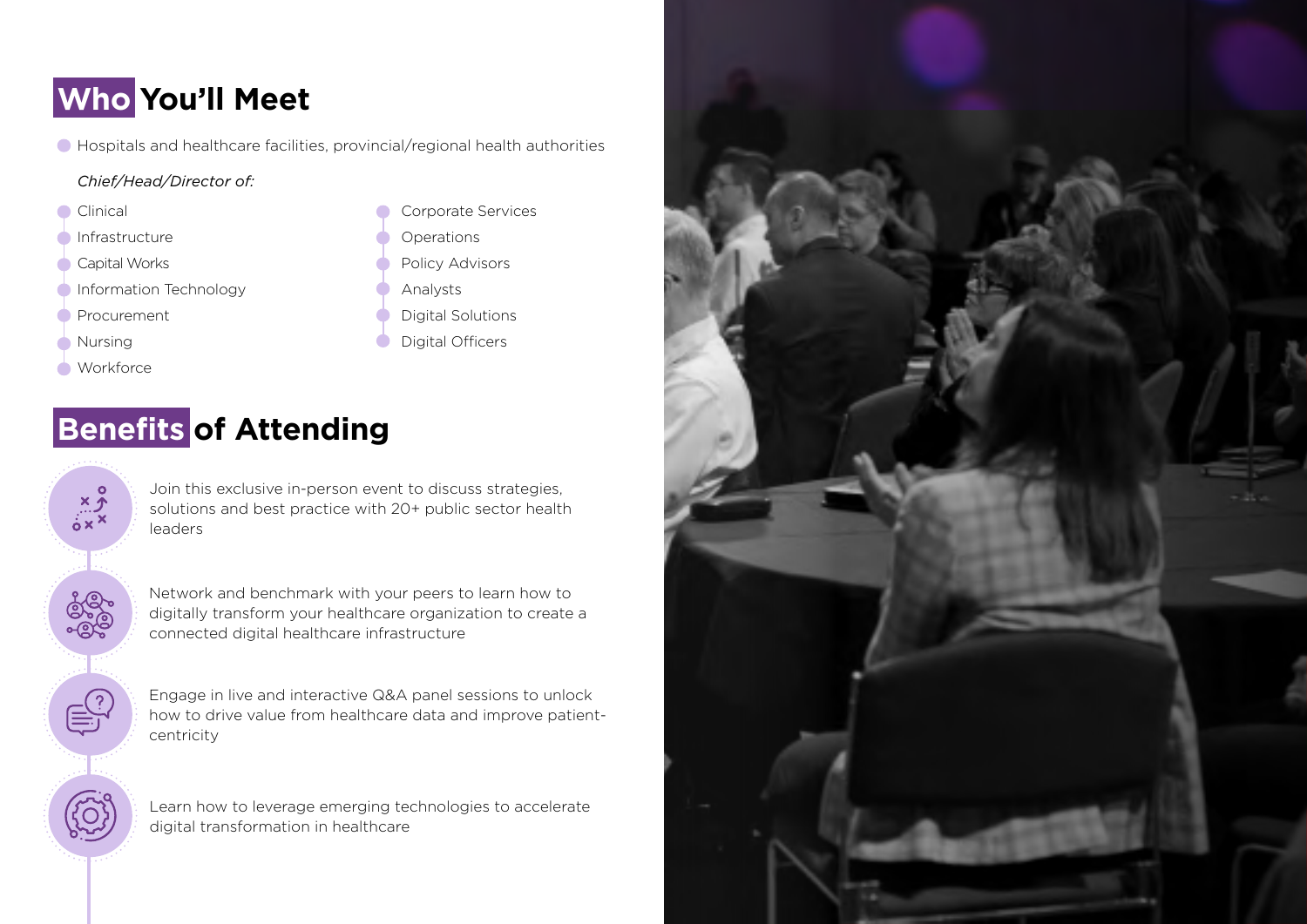### **Your Inspiring Speakers**



DR. ADAM KASSAM Faculty Lecturer, Department of Medicine, University of Toronto & Immediate Past President, Ontario Medical Association (OMA)



DUSKA KENNEDY Chief Digital Officer North York General Hospital



JAKE TRAN President & CEO Toronto Grace Health Centre



PATRICIA SKOL Chief Nursing Executive Toronto Grace Health Centre



JEFF CURTIS Chief Privacy Officer Sunnybrook Hospital



Director, Digital Solutions St. Joseph's Healthcare Hamilton



ALEXIS VILLA Senior Program Director UHN Connected Care & Altum Health



MEHDI SOMJI Director, Innovation & Partnerships Trillium Health Partners



CLIFF HARVEY Chief Planning Officer Niagara Health





DAVID RAUCHWERGER Chief and Medical Director of the Emergency Medicine Program and Sexual Assault and Domestic Violence





TED SCOTT Vice President Research and Chief Innovation **Officer** 

Hamilton Health Sciences



IAN MCDERMOTT Executive Director, Planning & Integration, FM-PRO UHN Connected Care & Altum Health

ANGELA TIBANDO Digital Excellence in Health Executive Ontario Health



BONNIE SCOTT Regional Digital Lead and Director, Digital Transformation and Innovation

Ontario Health West



JAMES SCHEMBRI Director Scarborough Ontario Health Team



ALEXANDRE BOURQUE

Director and Product Lead, Digital Product Management, VaccineConnect, Digital Transformation Branch

Health Canada

SACHA BHATIA Population Health and Value Based Care Executive Ontario Health



DR. PAYAL AGARWAL Medical Director Virtual Women's College Hospital



ERIC SUTHERLAND Executive Director, Pan-Canadian Health Data Strategy Public Health Agency of Canada



JOANNA YANG Senior Director, Enterprise Architect The Hospital for Sick Children



DR. CARMINE SIMONE Vice President Medical Affairs Michael Garron Hospital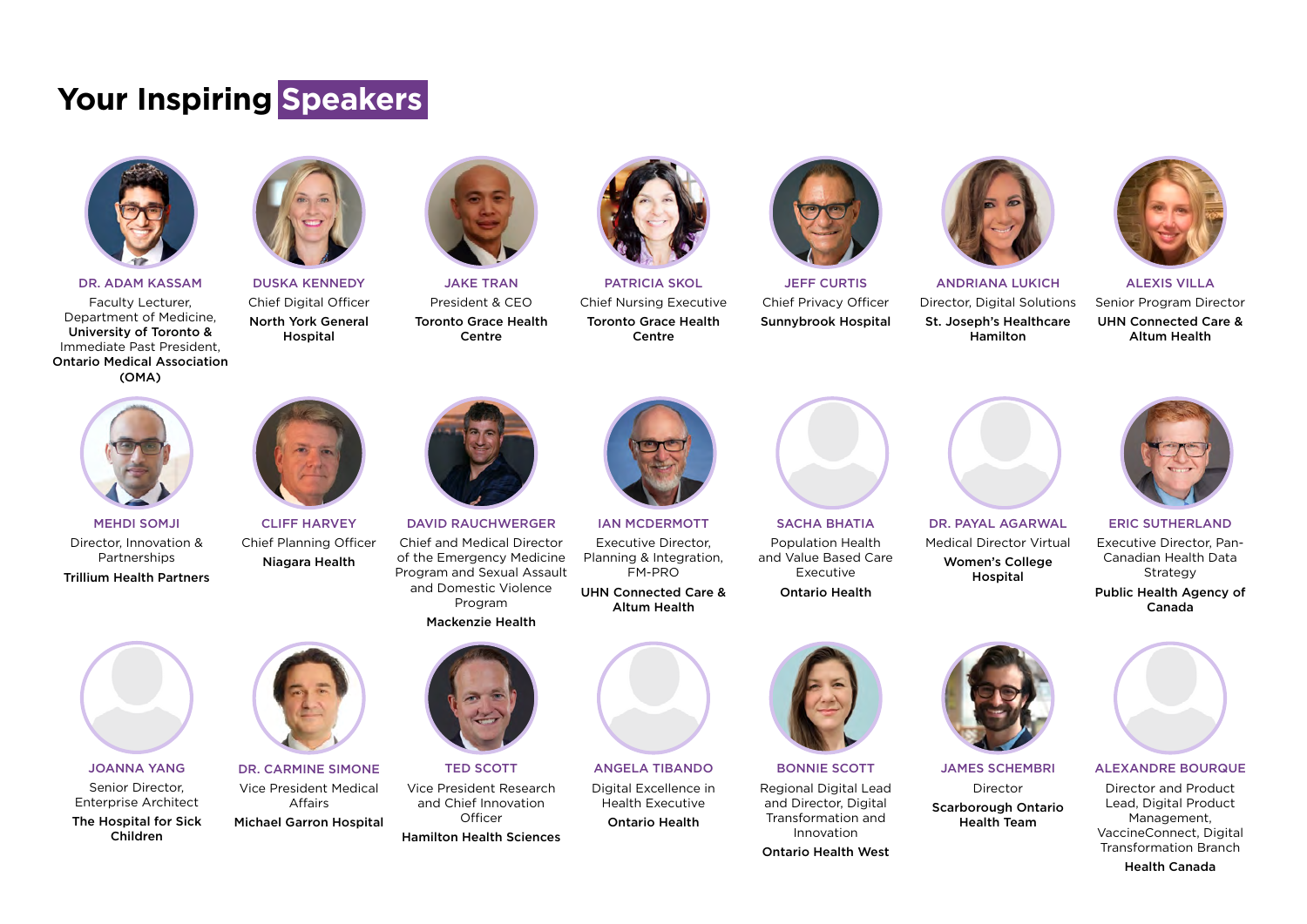

| <b>8:00am ET</b>  | <b>Registration and Networking Breakfast</b>                                                                                                   |
|-------------------|------------------------------------------------------------------------------------------------------------------------------------------------|
| <b>9:00am ET</b>  | Welcome from the Public Sector Network                                                                                                         |
| <b>9:10am ET</b>  | <b>Welcome from the Chair</b>                                                                                                                  |
| <b>9:30am ET</b>  | Ministerial Address:                                                                                                                           |
|                   | <b>Creating Future-Ready Canadian Healthcare Infrastructure</b>                                                                                |
| <b>9:40am ET</b>  | Government Keynote:                                                                                                                            |
|                   | The Future of Health Infrastructure - How COVID and Digital Transformation Have Redefined Priorities and Possibilities                         |
|                   | Sacha Bhatia, Population Health and Value Based Care Executive, Ontario Health                                                                 |
| <b>10:00am ET</b> | Platinum Partner Session:                                                                                                                      |
|                   | Technology and Innovation: What is on the Horizon?                                                                                             |
| <b>10:20am ET</b> | Panel Discussion:                                                                                                                              |
|                   | Fast-Tracking Post-Pandemic Recovery - How Must Health Infrastructure Evolve for High Impact Health Outcomes?                                  |
|                   | Understanding the needs of the community<br>$\bullet$                                                                                          |
|                   | Incorporating community voice in infrastructure design and development<br>$\bullet$                                                            |
|                   | Dr. Adam Kassam, Faculty Lecturer, Department of Medicine, University of Toronto & Immediate Past President, Ontario Medical Association (OMA) |
|                   | Eric Sutherland, Executive Director, Pan-Canadian Health Data Strategy, Public Health Agency of Canada                                         |
|                   | Dr. Payal Agarwal, Medical Director Virtual, Women's College Hospital                                                                          |

**10:50am ET Refreshment Break**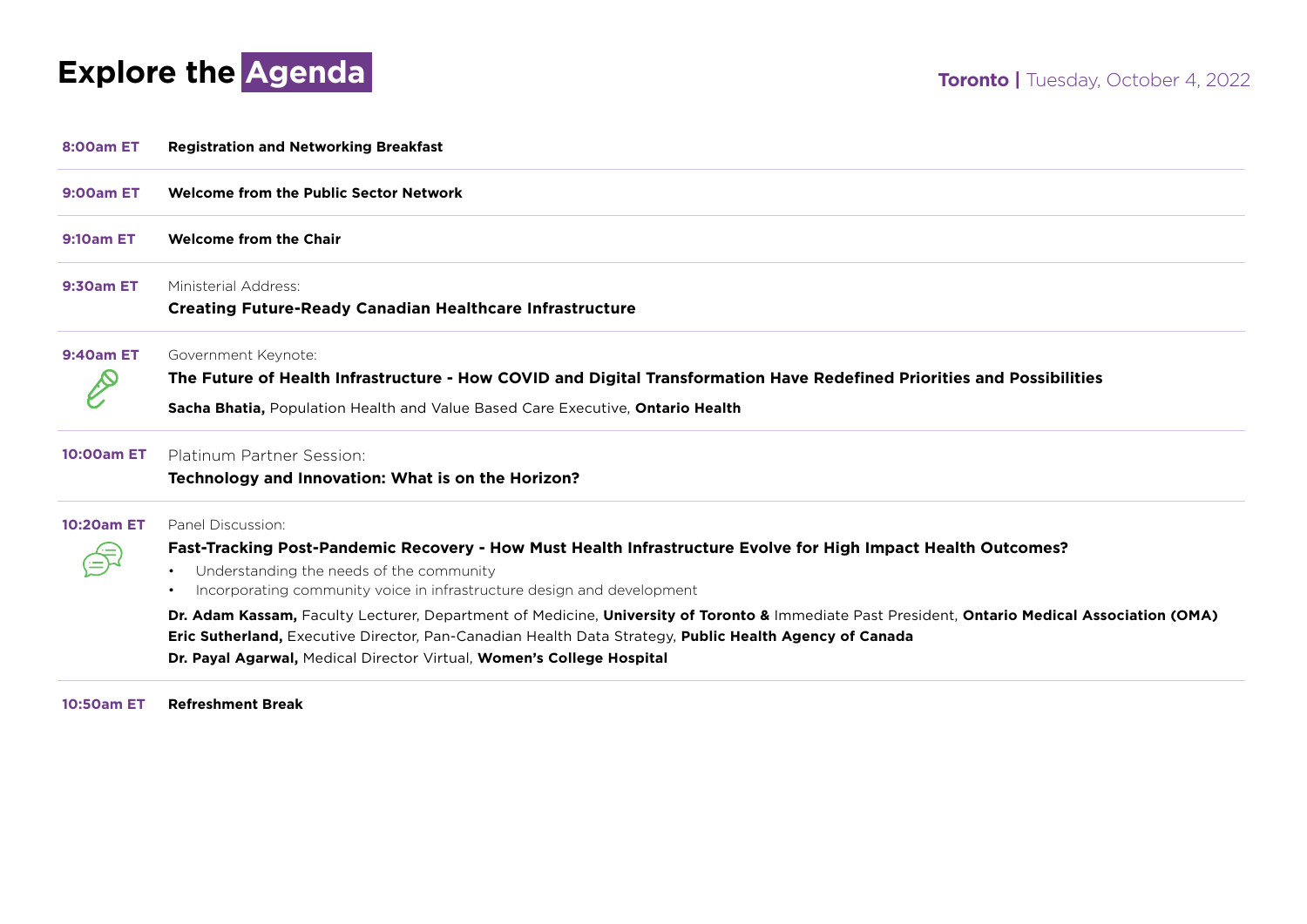|                   | <b>SPECIALIST TRACKS</b>                                                                                                                      |                                                                                                                                                                        |
|-------------------|-----------------------------------------------------------------------------------------------------------------------------------------------|------------------------------------------------------------------------------------------------------------------------------------------------------------------------|
|                   | <b>Smart Health Facilities Track</b>                                                                                                          | <b>Digital Health Infrastructure Track</b>                                                                                                                             |
| <b>11:30am ET</b> | Welcome from the Track Chair:                                                                                                                 | Welcome from the Track Chair:                                                                                                                                          |
|                   | <b>Smart Hospitals: Future-Proofing Canada's Facilities for</b><br><b>Flexibility, Sustainability, Patient Centricity and Care Excellence</b> | Improving Clinical Governance, Operational Efficiencies and<br>Patient Outcomes through an Integrated Digital Healthcare<br><b>Strategy</b>                            |
| 11:50am ET        | Government Keynote:                                                                                                                           | Government Keynote:                                                                                                                                                    |
|                   | Improving Alignment Between Health Infrastructure and<br><b>Integrated Services Planning</b>                                                  | <b>Enabling the Digital Patient: Patient Engagement Enabling</b><br><b>Better Care Accessibility through Digital Health Innovation</b>                                 |
|                   | Cliff Harvey, Chief Planning Officer, Niagara Health                                                                                          | Duska Kennedy, Chief Digital Officer, North York General Hospital                                                                                                      |
| <b>12:10pm ET</b> | Gold Partner Session:                                                                                                                         | Gold Partner Session:                                                                                                                                                  |
|                   | A Place to Heal - Creating Intelligent Environments to Support<br><b>Patient Recovery</b>                                                     | Beyond the Walls of a Traditional Health Facility - Augmenting<br><b>Capabilities to Deliver with Telehealth and Remote Monitoring</b>                                 |
| 12:30pm ET        | Government Keynote:                                                                                                                           | Government Keynote:                                                                                                                                                    |
|                   | A Story of Innovation - Moving Beyond Point Solutions<br><b>Implementation to System-Wide Sustainability</b>                                  | Accelerating Transformation in Healthcare - Enabling Shifts to<br>Predictive, Preventative, Personalized and Participatory Care                                        |
|                   | Jake Tran, President & CEO, Toronto Grace Health Centre<br>Patricia Skol, Chief Nursing Executive, Toronto Grace Health Centre                | <b>David Rauchwerger, Chief and Medical Director of the Emergency</b><br>Medicine Program and Sexual Assault and Domestic Violence Program,<br><b>Mackenzie Health</b> |
| <b>12:50pm ET</b> | Gold Partner Session:                                                                                                                         | Gold Partner Session:                                                                                                                                                  |
|                   | <b>Smart Answers to Hospital Pressures - Improving Treatment,</b><br><b>Efficiency and Outcomes Through Technology and Innovation</b>         | <b>Intelligent Use of Healthcare Data to Improve Patient</b><br><b>Experience, Clinical Governance and Care Outcomes</b>                                               |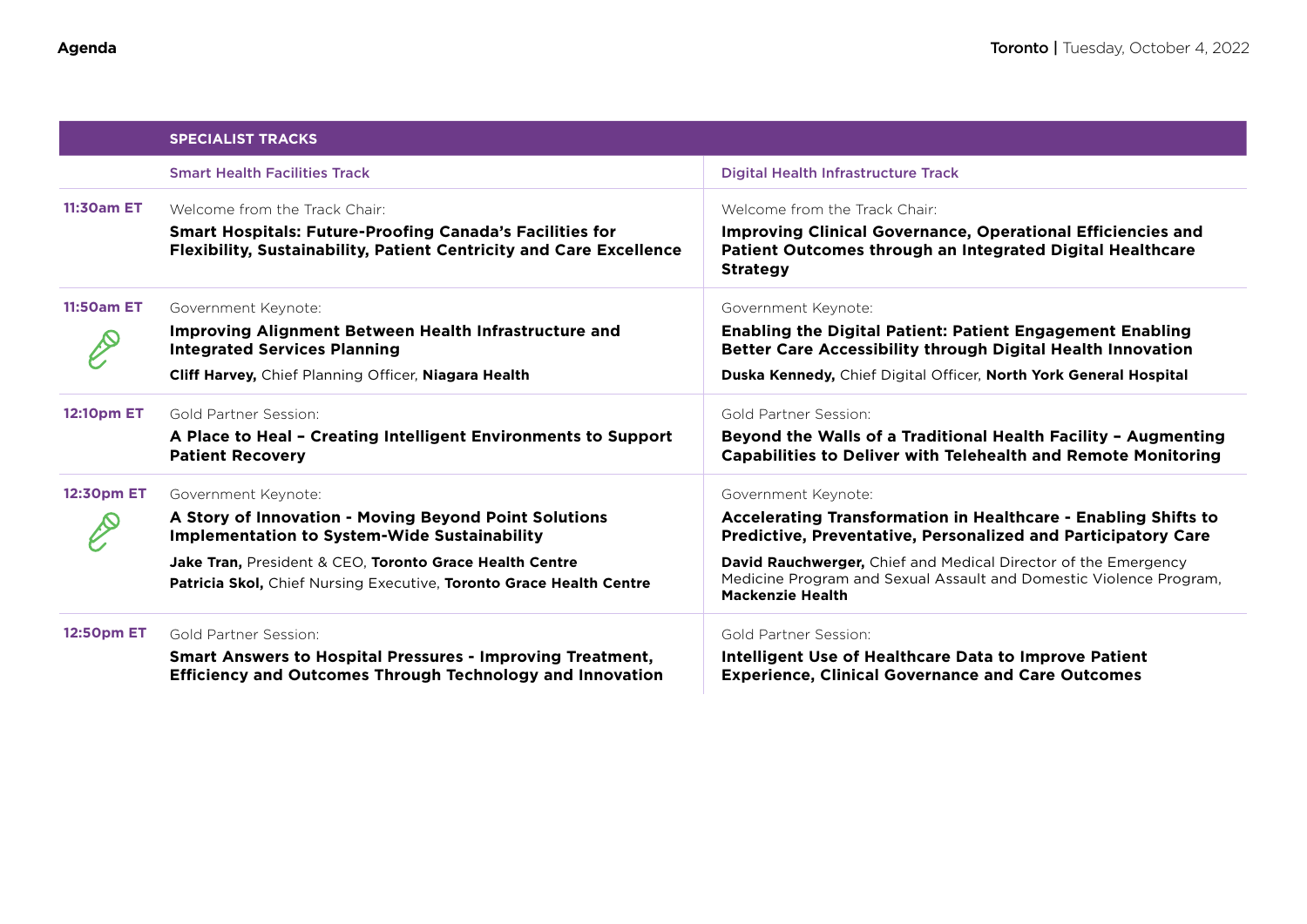|                  | <b>SPECIALIST TRACKS</b>                                                                                                                                                                                                                                                                                                                                                                                                                                                                                                                                                                                                                                                                                                                                                                                                                                                                                                                                                                                                                                                                                    |                                                                                                                                                                                                                                                                                                                                                                                                                                                                                                                                                                                                                                                                                      |  |
|------------------|-------------------------------------------------------------------------------------------------------------------------------------------------------------------------------------------------------------------------------------------------------------------------------------------------------------------------------------------------------------------------------------------------------------------------------------------------------------------------------------------------------------------------------------------------------------------------------------------------------------------------------------------------------------------------------------------------------------------------------------------------------------------------------------------------------------------------------------------------------------------------------------------------------------------------------------------------------------------------------------------------------------------------------------------------------------------------------------------------------------|--------------------------------------------------------------------------------------------------------------------------------------------------------------------------------------------------------------------------------------------------------------------------------------------------------------------------------------------------------------------------------------------------------------------------------------------------------------------------------------------------------------------------------------------------------------------------------------------------------------------------------------------------------------------------------------|--|
|                  | <b>Smart Health Facilities Track</b>                                                                                                                                                                                                                                                                                                                                                                                                                                                                                                                                                                                                                                                                                                                                                                                                                                                                                                                                                                                                                                                                        | Digital Health Infrastructure Track                                                                                                                                                                                                                                                                                                                                                                                                                                                                                                                                                                                                                                                  |  |
| <b>1:10pm ET</b> | Panel Discussion:                                                                                                                                                                                                                                                                                                                                                                                                                                                                                                                                                                                                                                                                                                                                                                                                                                                                                                                                                                                                                                                                                           | Panel Discussion:                                                                                                                                                                                                                                                                                                                                                                                                                                                                                                                                                                                                                                                                    |  |
|                  | <b>Smart for the New Normal</b>                                                                                                                                                                                                                                                                                                                                                                                                                                                                                                                                                                                                                                                                                                                                                                                                                                                                                                                                                                                                                                                                             | Advancing Health in a Digital World: Where do we go next?                                                                                                                                                                                                                                                                                                                                                                                                                                                                                                                                                                                                                            |  |
|                  | Hospitals must excel in the new normal, and digitalization is key. It will<br>revolutionize the human experience, minimize exposure to risks and change<br>both financial and operational aspects too.<br>• Addressing climate change for sustainable healthcare<br>• Given our current stage along the technology maturity journey, what<br>opportunities exist to personalize, simplify, automate and streamline<br>services to create value now, as well as in the future?<br>• Inclusive design experience - How can we co-create successful<br>outcomes with patients, caregivers, employees and community partners<br>• Big picture vs business of today - How do we work towards our vision of<br>a smart hospital whilst juggling the daily demands of running a facility<br>Joanna Yang, Senior Director, Enterprise Architect, The Hospital for Sick<br><b>Children</b><br><b>Ian McDermott, Executive Director, Planning &amp; Integration, FM-PRO, UHN</b><br><b>Connected Care &amp; Altum Health</b><br>Dr. Carmine Simone, Vice President Medical Affairs, Michael Garron<br><b>Hospital</b> | • Moving beyond patient medical records implementation to system<br>value creation<br>• Navigating through the flooded digital health tools ecosystem for<br>optimal patient outcomes<br>• Taking steps to integrate tools into the health system for a more<br>connected system<br>• Making digital adoption more manageable for the patient, and care<br>providers<br>• Sustainably scaling telehealth and new models of virtual care<br>Jeff Curtis, Chief Privacy Officer, Sunnybrook Hospital<br>Andriana Lukich, Director, Digital Solutions, St. Joseph's Healthcare<br><b>Hamilton</b><br>Alexis Villa, Senior Program Director, UHN Connected Care & Altum<br><b>Health</b> |  |
| <b>1:40pm ET</b> | Networking Lunch Break on the Exhibition Showfloor                                                                                                                                                                                                                                                                                                                                                                                                                                                                                                                                                                                                                                                                                                                                                                                                                                                                                                                                                                                                                                                          |                                                                                                                                                                                                                                                                                                                                                                                                                                                                                                                                                                                                                                                                                      |  |
| <b>2:40pm ET</b> | Government Keynote:                                                                                                                                                                                                                                                                                                                                                                                                                                                                                                                                                                                                                                                                                                                                                                                                                                                                                                                                                                                                                                                                                         |                                                                                                                                                                                                                                                                                                                                                                                                                                                                                                                                                                                                                                                                                      |  |
|                  | The Pandemic Years in Review - How Can We Create a More Prepared Health System                                                                                                                                                                                                                                                                                                                                                                                                                                                                                                                                                                                                                                                                                                                                                                                                                                                                                                                                                                                                                              |                                                                                                                                                                                                                                                                                                                                                                                                                                                                                                                                                                                                                                                                                      |  |
|                  | Ted Scott, Vice President Research and Chief Innovation Officer, Hamilton Health Sciences                                                                                                                                                                                                                                                                                                                                                                                                                                                                                                                                                                                                                                                                                                                                                                                                                                                                                                                                                                                                                   |                                                                                                                                                                                                                                                                                                                                                                                                                                                                                                                                                                                                                                                                                      |  |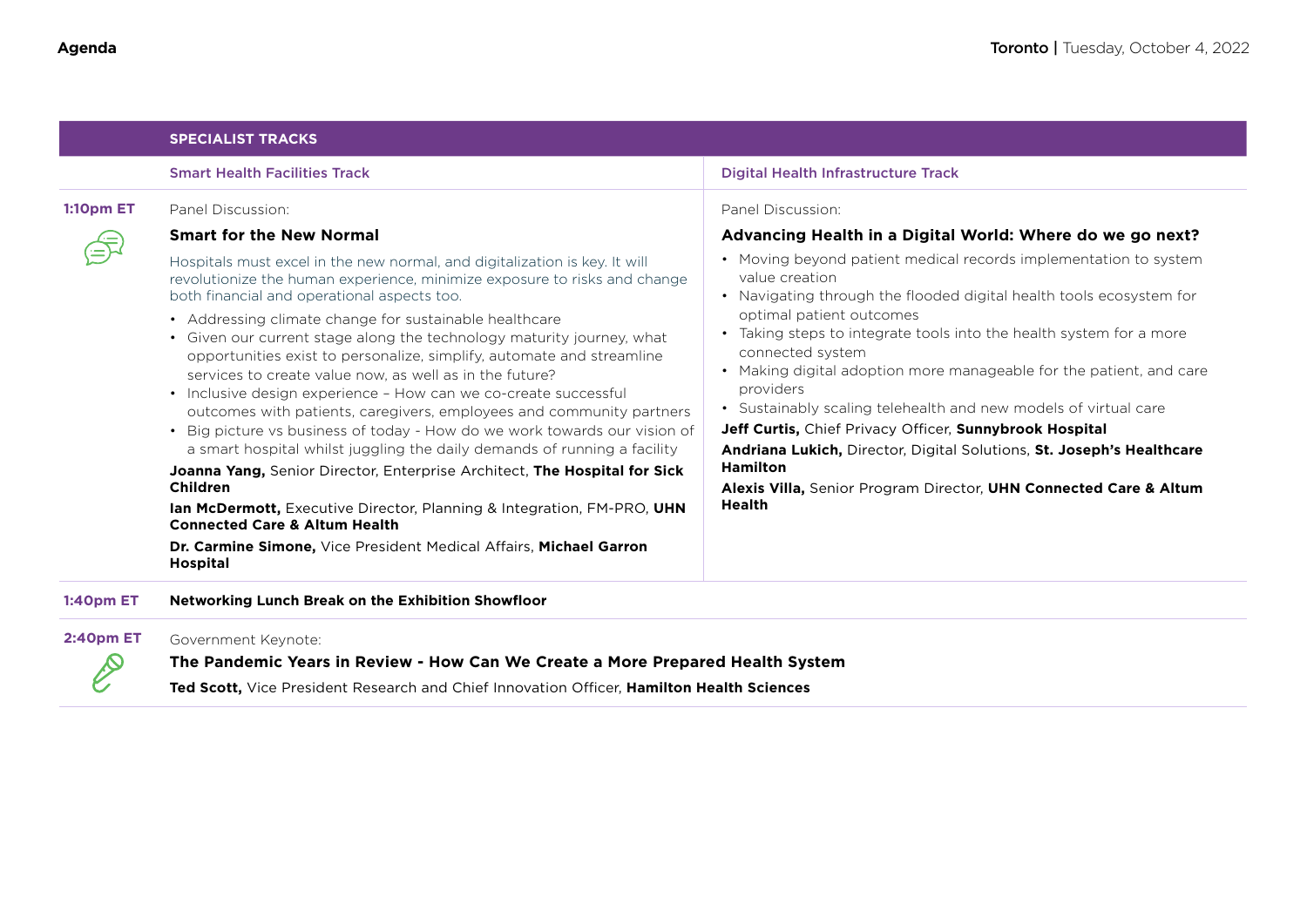| <b>3:00pm ET</b> | Platinum Partner Session:                                                                                                                                                                                                                                                                                                                                                                                                                                                                                                                                                                |
|------------------|------------------------------------------------------------------------------------------------------------------------------------------------------------------------------------------------------------------------------------------------------------------------------------------------------------------------------------------------------------------------------------------------------------------------------------------------------------------------------------------------------------------------------------------------------------------------------------------|
|                  | <b>Identifying the New Cyber Vulnerabilities in Connected Health Ecosystems</b>                                                                                                                                                                                                                                                                                                                                                                                                                                                                                                          |
|                  | Healthcare is a high-value target for cybercriminals. Globally, ransomware attacks have increased by 151% (in the first half of 2021 when compared with<br>the first half of 2020) and have led cancelled surgeries, missed chemotherapy appointments, rendered diagnostic tools useless, and crippled emergency<br>rooms at a time when the system is already stretched and stressed. That's the reality of a modern healthcare cyber-attack and it's happening with more<br>frequency and greater severity across Canada. Learn about the latest breaches and how you can avoid these. |
| <b>3:20pm ET</b> | Fireside Chat:                                                                                                                                                                                                                                                                                                                                                                                                                                                                                                                                                                           |
|                  | High-impact Digital Strategies to Improve Patient and Provider Experiences                                                                                                                                                                                                                                                                                                                                                                                                                                                                                                               |
|                  | Angela Tibando, Digital Excellence in Health Executive, Ontario Health                                                                                                                                                                                                                                                                                                                                                                                                                                                                                                                   |
|                  | Alexandre Bourque, Director and Product Lead, Digital Product Management, VaccineConnect, Digital Transformation Branch, Health Canada                                                                                                                                                                                                                                                                                                                                                                                                                                                   |
| <b>3:40pm ET</b> | Platinum Partner Session:                                                                                                                                                                                                                                                                                                                                                                                                                                                                                                                                                                |
|                  | Setting Your Project up for Success: Examining the Importance of Relationships During Complex Projects                                                                                                                                                                                                                                                                                                                                                                                                                                                                                   |
| <b>4:00pm ET</b> | Panel Discussion:                                                                                                                                                                                                                                                                                                                                                                                                                                                                                                                                                                        |
|                  | Innovation by Necessity vs. Innovation by Strategy: Shifting Gears to Build a Sustainable Approach to Healthcare                                                                                                                                                                                                                                                                                                                                                                                                                                                                         |
|                  | Defining the pillars for innovation: Demonstrate, evaluate, scale and sustain<br>$\bullet$                                                                                                                                                                                                                                                                                                                                                                                                                                                                                               |
|                  | Rethinking approaches to innovation to evolve in-sync with the patients, clients, and customers<br>$\bullet$                                                                                                                                                                                                                                                                                                                                                                                                                                                                             |
|                  | Key learnings: The importance of the 'test, fail, redo' cycle<br>$\bullet$<br>Identifying new opportunities for improvement in healthcare<br>$\bullet$                                                                                                                                                                                                                                                                                                                                                                                                                                   |
|                  | Setting up for Success: How to create innovation by strategy within a governance structure<br>$\bullet$                                                                                                                                                                                                                                                                                                                                                                                                                                                                                  |
|                  | Mehdi Somji, Director, Innovation & Partnerships, Trillium Health Partners                                                                                                                                                                                                                                                                                                                                                                                                                                                                                                               |
|                  | Bonnie Scott, Regional Digital Lead and Director, Digital Transformation and Innovation, Ontario Health West                                                                                                                                                                                                                                                                                                                                                                                                                                                                             |
|                  | James Schembri, Director, Scarborough Ontario Health Team                                                                                                                                                                                                                                                                                                                                                                                                                                                                                                                                |
| <b>4:30pm ET</b> | <b>Closing Remarks from the Chair</b>                                                                                                                                                                                                                                                                                                                                                                                                                                                                                                                                                    |
| <b>4:40pm ET</b> | <b>Networking Drinks</b>                                                                                                                                                                                                                                                                                                                                                                                                                                                                                                                                                                 |

#### **[REGISTER TODAY](https://)**

谈